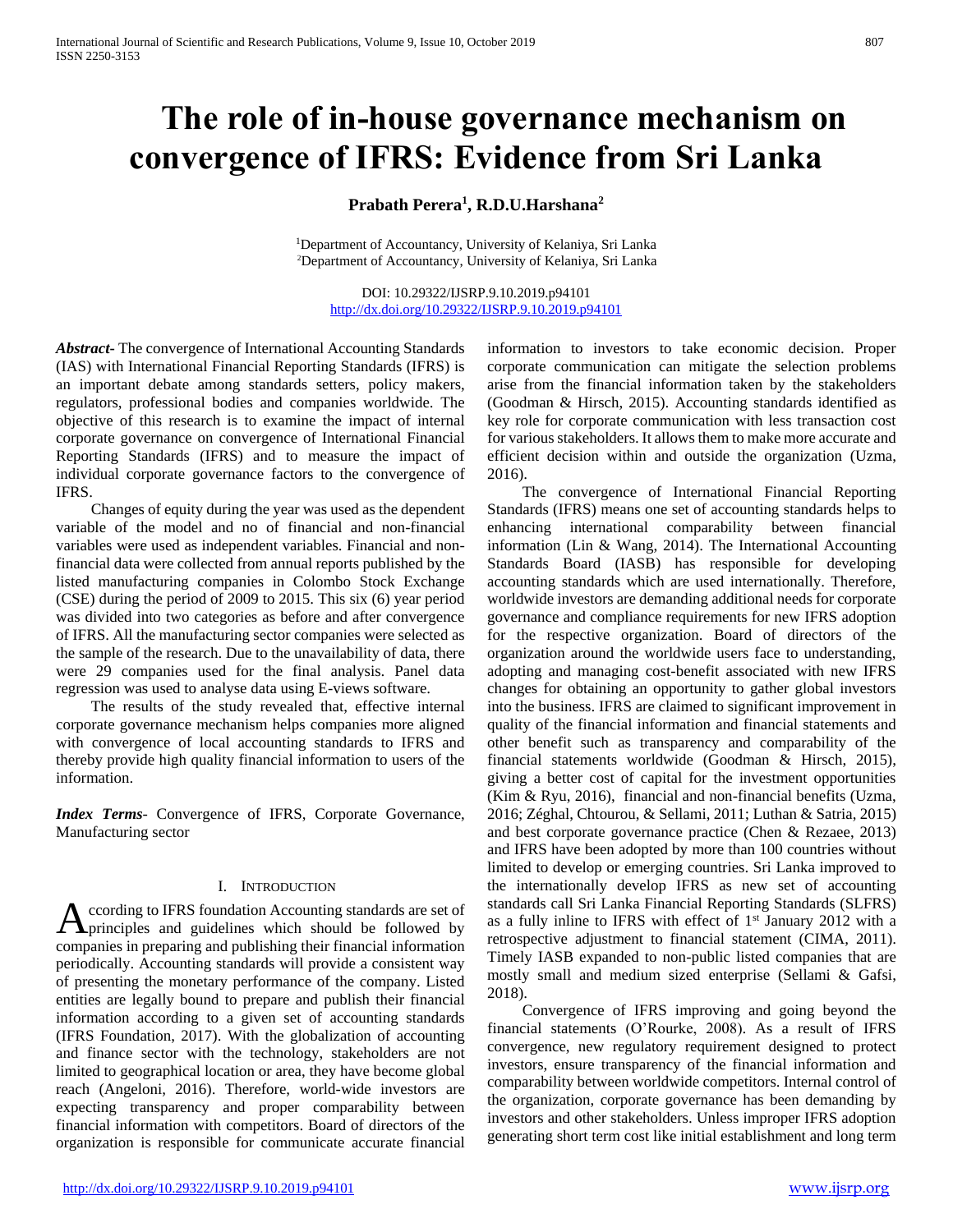cost like adverse assurance from auditors for financial statements (Uzma, 2016). This convergence of IFRS represents good news for investors. Because, financial reporting standards make worldwide comparison and asses the investment opportunities. However, these changes should make more difficult to governance mechanism of the organization. Because, board of directors need to know aware about new IFRS adoption, the impact of financial performance on these changes and competitor's objectives for new IFRS adoption and impact of non-compliance of new IFRS to organization. Nijam (2016) argue IFRS convergence is more effective to advance economics such as developed countries. However, emergent economics increasingly applied IFRS than whole set of accounting standards potentially concerning whether IFRS are relevant and appropriate for the economy (Nijam, 2016; Uzma, 2016). Emergent countries more focus on earning management for stability of the economy. Convergence of IFRS object on investor protection, corporate communication, transference of the financial information than earning management of the organization.

 Corporate governance means process of direction and control companies by the board of directors. Any decision taken by the board of directors on behalf of the company or stakeholders, they are responsible for their decision (ICAEW, 2018). Adoption of new IFRS was mandatory for the companies in Sri Lanka (Nijam, 2016). Quality of the financial information and economic decision are depend on correct accounting standards apply by company to financial events (Duarte, Saur-Amaral, & Azevedo, 2015). Good corporate governance provide better solutions and judgments for all financial matters arise in the organization. Example of Fair value measurement, SLFRS 13 provide three inputs to measure fair value of the assets or liabilities. Section 76 of SLFRS 13 provide quoted prices in active market for respective assets or liability at considered date and it is more reliable information. Section 81 provide second input as quoted prices other than active market, similar asset or liability is more reliable sources for fair value measurement. Unavailability of above two inputs to fair value measurement, section 86 of SLFRS 13 explain management can decide fair value of the identified assets or liability based on their knowledge and judgments. According to this example, corporate governance of the organization need to aware and support to IFRS convergence to provide quality financial information to stakeholders.

 According to the agency theory, proper understanding among principal and agent create a governance and control mechanism of the organization (Teeboom, 2018). Well defined internal corporate governance of the organization should minimize the conflict between stakeholder's expected and actual performance of the organization (Todorovic, 2013). Therefore, corporate governance is what about board of directors does and how these changes are sets value of the organization. All the companies need to be complied with mandatory adoption of IFRS from locally developed accounting standards (Kim & Ryu, 2016). According to the research study done by Nijam (2016) Sri Lankan companies also need to adopt IFRS for financial reporting. IASB mainly responsible for developed IFRS with proper comparability and transferences of the financial information. Economic decision of the stakeholders were depend on the correct adoption of IFRS and application to the financial events of the company (Duarte, Saur-Amaral, & Azevedo, 2015; Dayanandan, Donker, Ivanof, & Karahan, 2016). Proper corporate governance of the organization with a best professionals were reduce incorrect application of IFRS. Because of that, governance parties are provide better support to IFRS implementation to the company with their knowledge, experience and judgments. IFRS is principle based accounting approach than rule based accounting. That was helps to used suitable application based on professional judgment rather than common accounting rules (Thomason, 2017). Main problem of this research study is unavailability of proper internal corporate governance or consultancy service to new IFRS convergence, company applied accounting standards or judgments with an incorrect manner, which will affect to financial information and economic decision taken by stakeholders. And also more possibility to received adverse opinion or assurance from audit due unawareness of correct IFRS application. Therefore, individual organization need to ensure good corporate governance mechanism for convergence of IFRS process and time to time adjust updated matters to financial statement properly.

 Most of the research studies were conducted to examine organization performance on convergence of IFRS (Hastuti, Ghozali, & Yuyetta, 2016; Zéghal, Chtourou, & Sellami, 2011), how IFRS convergence affect to investors perception (Wardhani, The role of investor protection in corporate governance and accounting harmonization: Cross-country analysis in Asia, 2015), and value relevance of the organization (Kim & Ryu, 2016). There are prior research on corporate governance and its impact to the convergence of IFRS (Chen & Rezaee, 2013; Chen & Cheng, 2007; Yadav & Sharma, 2012). However, there is no any research study undertake on the impact of internal corporate governance on convergence of IFRS in Sri Lankan context.

 The main objective of this research is to examine the impact of internal corporate governance on Convergence of International Financial Reporting Standards (IFRS) of Sri Lankan manufacturing companies.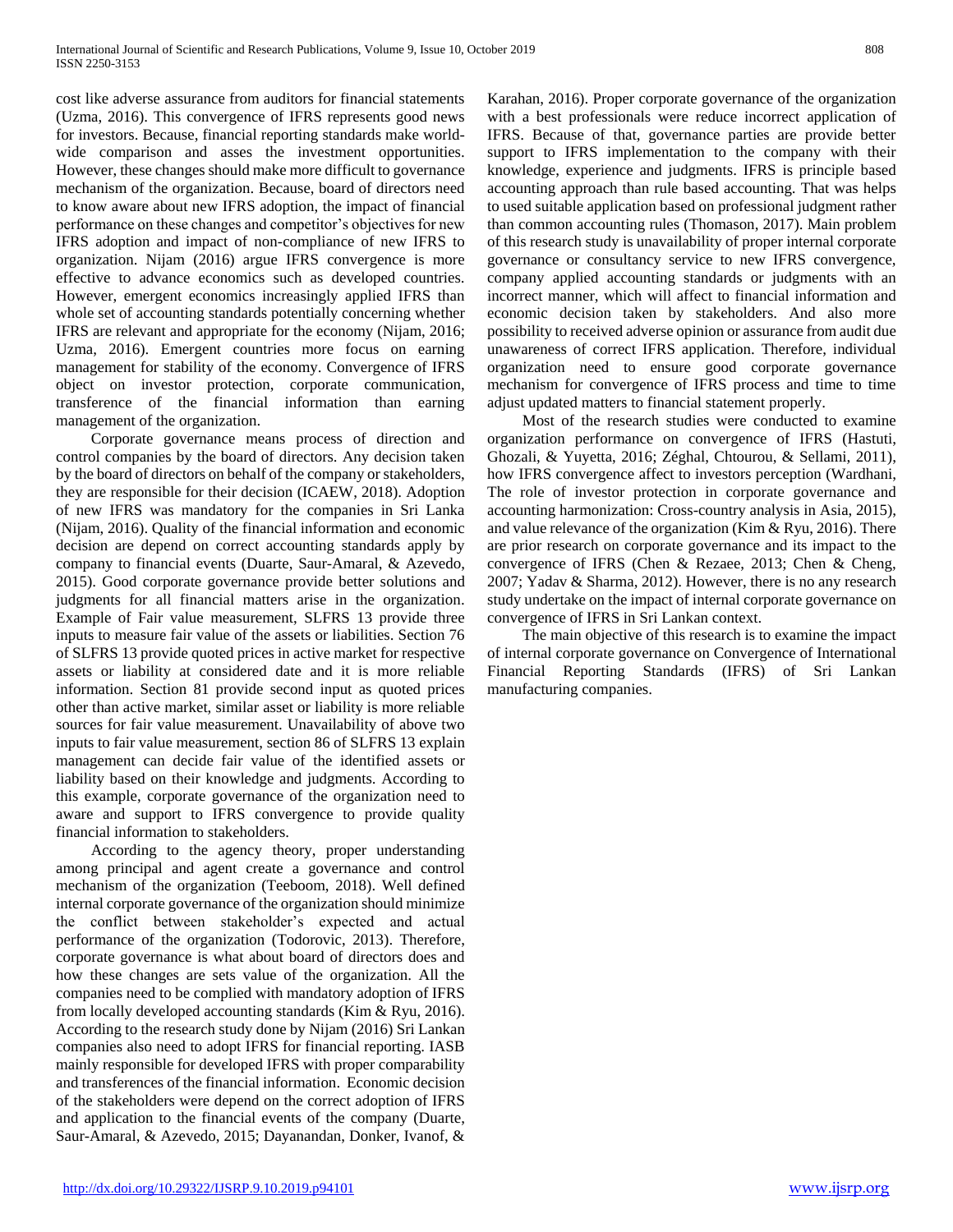### II. LITERATURE REVIEW

 The convergence of accounting standard or one set of accounting standards across countries is most dynamic are of the today world. The researcher of (Angeloni, 2016) did their empirical research to examine how convergence of IFRS implement individual countries worldwide and what are effort done by the regulators. Mainly author used example of theoretical and empirical literature for and against IFRS implementation. Because, research need to express updated picture of the convergence process and evaluating related benefit and issues of convergence of IFRS process. The author concludes, if successful IFRS convergence gain better corporate communication and transparency. However, main limitation of IFRS convergence are different accounting practices and GAAP.

 Goodman & Hirsch (2015) conclude corporate communication is all the economic information such as Total Corporation's effect communicates to stakeholders and better corporate communication success due to one set of accounting standard in worldwide. Because, it provides easy comparability and transparency of financial information for productive economic decisions. Investors are try to absorb maximum benefit from the investment portfolio.

 Corporate governance is control mechanism of the agent or managers work to reduce conflict of agency theory or stewardship theory (L'Huillier, 2014). According to that research study, if an agent of manager work with their own wish, overall stakeholder's objectives are not achieved. Therefore, well defined corporate governance help to control their actions to well-being of the all stakeholders. An examination of academic publication's related theories and prior research papers are help to do that research paper. Because, author's perception is what is a framework meaning of the corporate governance. Better corporate governance mechanism system gains financial and non-financial benefit longer period than high initial establishment cost (Mulcahy & Donnelly, 2015). Further research paper mention, initial loss of establishment is not a longer failure, because, unless better corporate governance, business failure more affected to stakeholders than initial governance mechanism establishment. The researcher used loss makes companies from 2004 to 2006 in UK Stock Exchange. In this research paper, evaluate the independent factors such as firm size, structure of the Board of directors, whether Chairman and MD are some person, percentage of director's salaries and management fees and who is the audit firm did by the final audit, how affect to the firm performance.

 Chen & Rezaee (2013) examine the important of corporate governance on International Financial Reporting Standard (IFRS) convergence. For their sample, they collect data from all Chinese listed companies under B shares. They try to get what kind of relationship had degree of convergence and corporate governance of the company. They mentioned there are two (2) type of governance had to company such as internal governance and external governance. Researcher get that factors as an independent variables and degree of IFRS convergence as a dependent variable. Researcher conclude that effective internal governance helps to be aligned with IFRS. And also they mentioned external governance provide mediate service for relationship between corporate governance and IFRS convergence. In addition to they mention their sample size is coved only one selected area and time series or panel data more reliable than cross sectional data.

Chen & Cheng (2007) examined harmonization of accounting practices with IFRS practices through corporate governance on Chinese context. They used more affected variables to their empirical research such as audit committee, institutional shareholder impact, etc. than previous research. In this research used chinsed B share listed companies for their sample and secondary data collected from selected company's annual reports. Dependent variable is Effect of the accounting practice to financial statement. They obtain net profit differences after based on GAAP and IFRS at same year. Researcher finally conclude that, corporate governance has not a significant contribution towards accounting harmonization. Because of that researcher mention, regression analysis shows negative co-efficient of independent directors of the company, institutional shareholders and big 4 audit firms with dependent variable.

 The empirical research of Wardhani (2010) conclude their analysis, inter-relation between convergence of IFRS, investor protection, and corporate governance are positively affect to the organization earning. The author mention, the effect of the convergence of IFRS from local accounting practice gain more earnings if country with weak investor protections. Further, Wardhani (2010) conclude, the company with weak corporate governance, convergence of IFRS will increased the earning of the organization. Wardhani (2010) used company, which are more than 10 years operate in market and collect data from survey and focus group discussions. And also, research examines impact of investor protection, degree of convergence, audit quality, sales growth and level of debt to dependent variable of value of discretionary accrual.

 The south Asian research of Yadav & Sharma (2012) examine for convergence of IFRS, what are the things to done by the corporate. With the globalization concept, all the areas are change with the technology including Indian all industries. Multinational companies are coming to country with open economy and they need to better comparison actual performance with worldwide competitors. In this research, analysing most of the theories and concepts such as globalization of finance, competitive advantage, professionalism, statutory obligations, economic growth, management compensation on plan and awareness of the international practice, Yadav & Sharma (2012) conclude that, better governance procedure and correct application are need to take for higher benefit from convergence of IFRS from local accounting standards. Because, researcher mention, IFRS is a more principle based approach with limited implementation and application guidance. Decision makers are use their judgment to solve different circumstance of the organization. Sometime it's may be conflict of interest between agent and principal. Therefore, more insider and outsider governance process are help to better IFRS convergence to all Indian companies.

 Literature reviews facilitate to determine what are the findings and conclusion that the prior researchers are made through-out their studies relating to the impact of internal corporate governance on convergence of IFRS. Based on their experimental future researchers can used most appropriate method to obtain innovates. The role of corporate governance on convergence of IFRS is most dynamic subject of the today contest. Most of the researchers are did their research studies to explain what is the importance of that and how to effect to organization or whole economy. However, most of the researchers are examine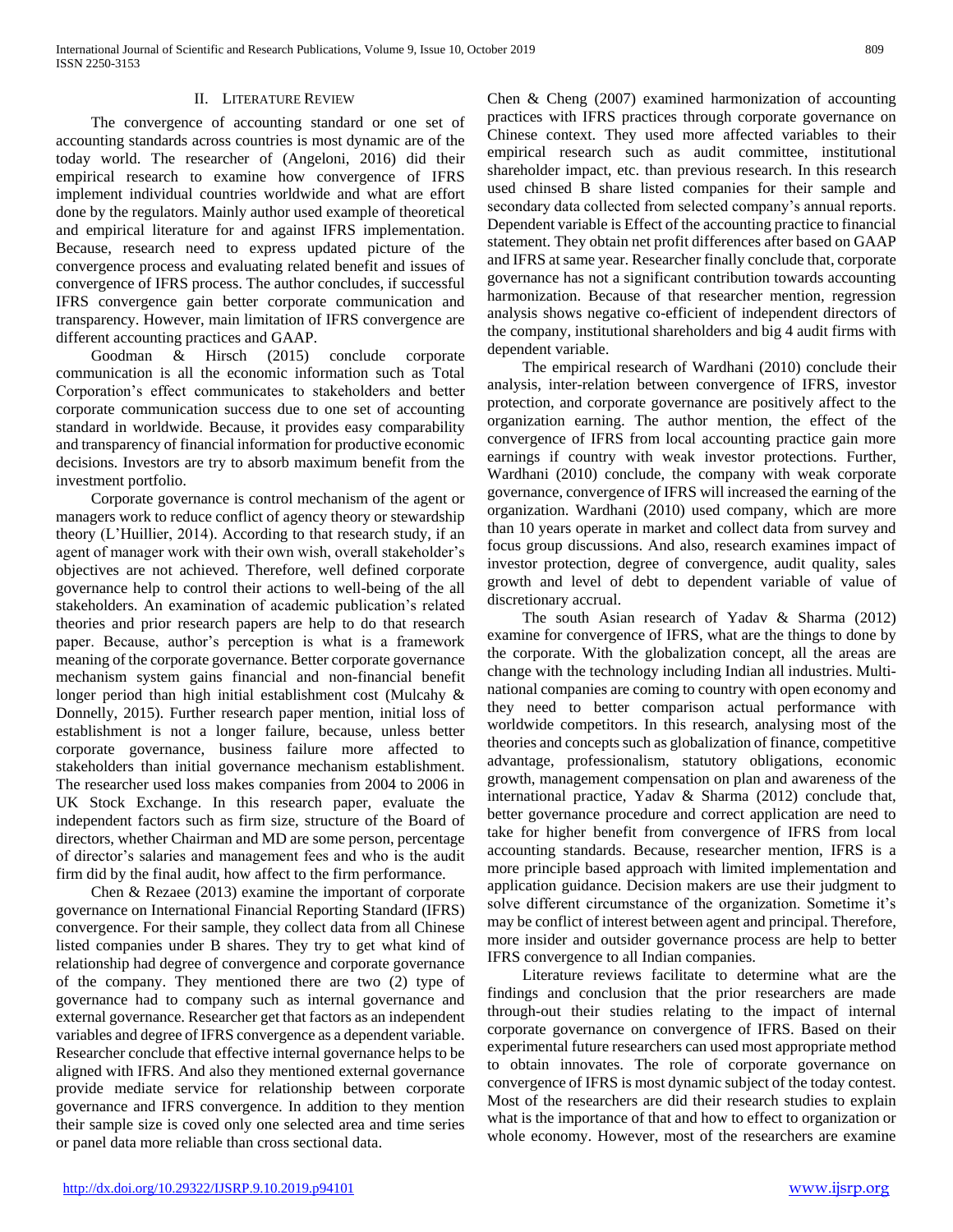what is the impact to earing management of the organization (Zéghal, Chtourou, & Sellami, 2011; Chee & Phua , 2016), investor perception (Wardhani, The role of investor protection in corporate governance and accounting harmonization: Crosscountry analysis in Asia, 2015) or value relevant of the organization. The limited no of studies are examined success of IFRS convergence with effect on corporate governance. Sri Lanka also adopt IFRS to financial statement since 2012. However, due to available research studies, no any researcher examined examine the internal corporate governance of the organization is impact to converging local financial reporting standards to International Financial Reporting Standards (IFRS) in Sri Lanka. Better corporate governance of the organization helps gaining better outcome from any decision taken from the company (L'Huillier, 2014). If, organization is adopting or apply incorrect financial reporting standards in their transactions, company will provide incorrect financial information. Ultimately it will affect to economic decision of the stakeholders. Well established internal corporate governance system helps to avoid improper standard application to company transactions. According to the literature reviews, the main research gap identified is involvement of internal corporate governance of the organization on convergence of IFRS in Sri Lanka context.

#### III. METHODOLOGY

 Research methodology design mainly based on the previous research of Chen & Rezaee, (2013). This study employ the following regression model to evaluate the main research objective of the study.

*Convergence* =  $\beta + \beta I$  (Leverage) +  $\beta$ 2 (AT) +  $\beta$ 3 *(Intangible) + β4 (A.Str) + β5 (Size) + β6 (Separate) + β7 (Ind.Dir) + β8 (Int.Aud) + β9 (Adoption) + e*

#### **Equation 3. 1.** Main model of the research

 In the above equation, Shareholder equity was used as a measure of the degree of IFRS *convergence.* Organization's equity value shows changes in total asset and liabilities (Chen & Rezaee, 2013). This research study use both financial and non-financial factors as determinacies of good corporate governance of the organization. *Leverage* measure through total liability divided by total equity. *Intangible asset* ratio indicate symbol of the organization. Internally generate goodwill, trademark, copy write and brand image of the company achieve through best performance of the organization and who are the governance parties of particular organization. *Asset turnover* of the organization indicate utilization during the period. Higher the ratio higher the turnover. *Asset structure* indicate how organization's funds invested in the market. Whether it's long term or short term. Better structure shows both profitability and liquidity of the organization. *Size* of the organization shows the stabilization to longer period. *Separate function of Chairman and CEO* is more likely to be better decision taken to organization than decision taken by individual person's interest. *Board of directors consist of more independent* non-executive directors out of total directors of the organization more likely to be taken possible common decision represent stakeholders. In addition, *availability of internal audit function* of the organization helps to identify, asses, control and mitigate fraudulent activities and errors of the organization. All aforesaid variables were used to measure the level of corporate governance of the organization and to further measure the impact of corporate governance to convergence of IFRS. Out of the selected variables, separate function of chairman & CEO, availability of internal audit function and IFRS adoption period were used as dummy variables.

#### **3.1 Sample and Data Collection**

 All the Financial and non-financial corporate governance and convergence of IFRS data were collected from the annual reports in the Colombo Stock Exchange (CSE) since 2009/10 period to 2014/15. This six (6) year information were divided into two categories as before and after convergence of IFRS.

 All the listed manufacturing sector companies were selected as the sample of this study. Due to the data unavailability, 29 manufacturing sector companies were selected as the sample.

#### IV. RESULTS

 This chapter discusses the data analysis section of the study. Data were analysed using suitable statistics tests and using computerized statistical packages such as E-views 8. Descriptive analysis was performed at first which gives detailed information about the behaviour of each variable. Correlation analysis was performed as the next step and finally, a panel regression analysis was carried out.

*Equity\_change = 39.2239 - 6.3064 (Leverage) - 0.2479 (AT) - 57.5732 (Intangible) - 0.1047 (A.Str) + 6.4908 (Size) + 0.7638 (Separate) - 0.5267 (Ind.Dir) + 0.4595 (Int.Aud) - 0.8653 (Adoption) + e*

 As per the empirical results on regression analysis, identified internal corporate governance statically significant at 5 per cent. Also, there is a positive impact of internal corporate governance on convergence of IFRS in Sri Lanka. Because of that, constant coefficient is positive amount of 39.2239. Leverage statistically significant at 5 per cent level. Higher level of leverage negatively affect to the organization (Badar & Saeed, 2013). Also, result of this study shows that negative coefficient value of (6.3064) for changes in equity of the organization. In case of asset turnover, Hua, et al., (2012) provide positive relationship between equity changes. In this study shows negative relationship between asset turnover and financial performance of the study by coefficient value of (0.2479). Negative coefficient value of (7.5732) of intangible ratio on equity change of the organization. It implied that, higher intangible ratio will lead to lower financial performance of the organization. However, previous researchers are concluded positive impact of intangible assets on equity changes of the organization ( Haji & Ghazali, 2015). Because of that, goodwill, copy rights or patents are provide cost free advertising of the business. In Sri Lanka, internally generated goodwill are cannot be recognized as an asset to organization. Negative relationship was crated on Sri Lankan based on this limited asset reorganization in financial statements. Kutigi & Yahaya (2015) concluded working capital management of the organization positively affect to performance of the organization. As per the result, negative relationship between asset structure and financial performance of the organization based on negative coefficient value (0.1047). Size of the organization was positivist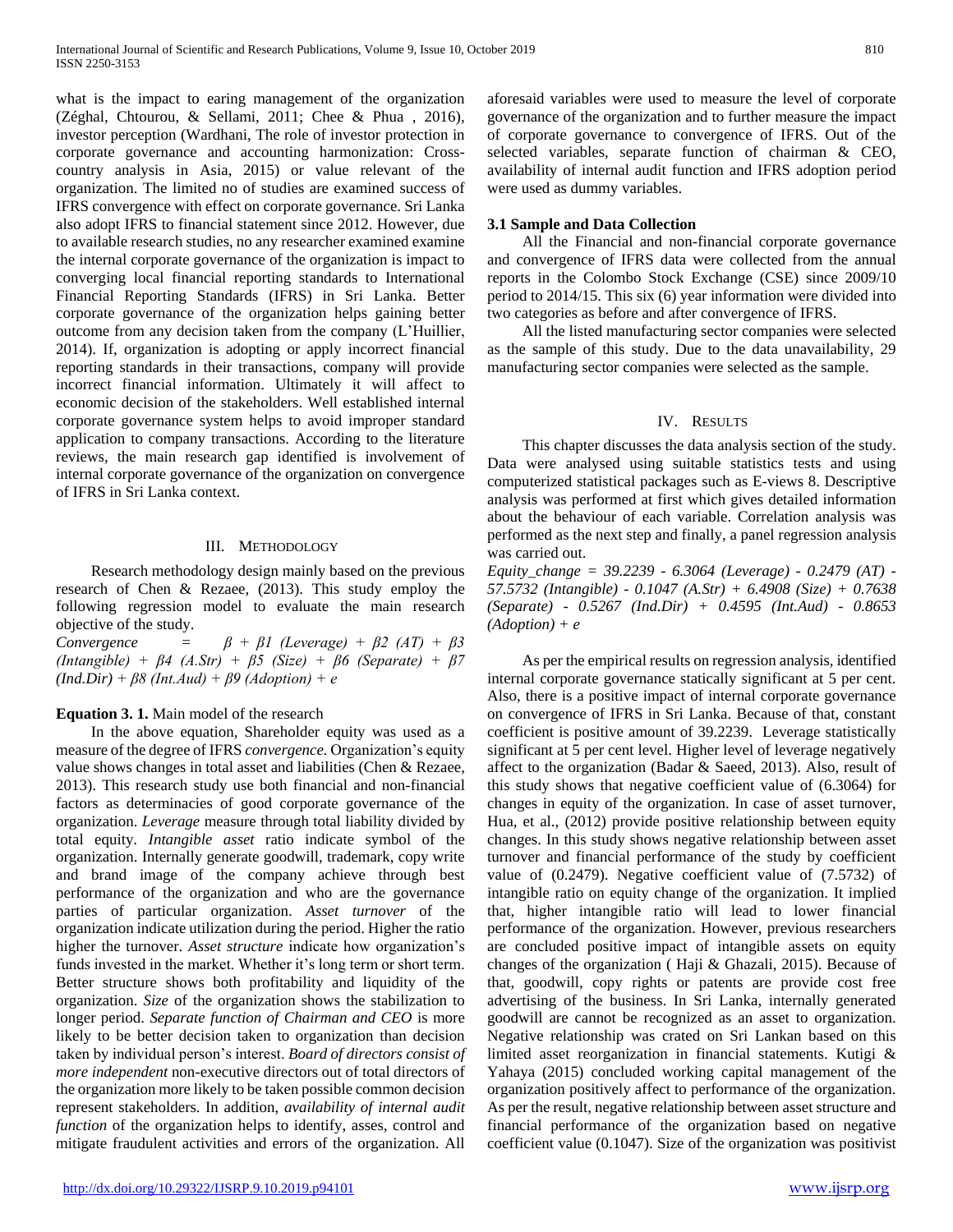affect to the profitability of firm (Doğan, 2013). Larger organizations are have more opportunity to expand their business on variety of business opportunities. Coefficient of the firm size also shows positive amount 6.4908. In addition size of the organization is impact to the convergence of IFRS due to significant at 5 per cent level.

 In case of non-financial corporate governance determination variables of separate function of chairman and CEO, board independence and availability of internal audit function in an organization are statistically insignificant of this study. Chen & Rezaee, (2013) examine same idea of this research study and concluded these variable are statistically significant impact to IFRS convergence in China. However, in Sri Lankan contest, these variable are not involving or no any support to the IFRS convergence in Sri Lanka. Previous research of Ajina, et al., (2013) concluded CEO duality and non-availability of internal audit function was negative impact to the performance of the organization in post IFRS adoption period. According to this study, separate role module perform for Chairman and CEO of the organization and internal audit activities are positively affect to changes in equity of the organization which is reflected in positive coefficients value of 0.7638 and 0.4595 respectively. In case of higher level of independent directors consist in board, profitability of the organization declining (Nuraini, 2015). In Sri Lankan contest, this also reflected in the analysis. Coefficient value of the independent directors is negative (0.5267). In this research concluded convergence of IFRS is negatively affect to the performance of the organization in Sri Lanka. IFRS adoption coefficient is (0.8653) for equity change in selected sample period.

#### V. DISCUSSION AND CONCLUSION

## **5.1 Conclusion**

 The convergence of IFRS means one set of accounting standards helps to enhancing international comparability and transparency financial information (Lin & Wang, 2014). The International Accounting Standards Board (IASB) has responsible for developing accounting standards which are used internationally. Therefore, worldwide investors are demanding additional needs for corporate governance and compliance requirements for new IFRS adoption for the respective organization. Because, as an example of world financial crisis, major pollutions, etc. investors need to proper transparency among available information and actual information. And also, information are available in common platform, it's easy to compare with possible alternatives for evaluate best option. Therefore, board of directors of the organization around the worldwide users face to understanding, adopting and managing cost-benefit associated with new IFRS changes for obtaining an opportunity to gather global investors into the business. Around 100 countries adopt new IFRS from locally develop financial reporting standards including Sri Lanka. In this research concluded that, individual organization's corporate governance is impact to the convergence of IFRS in Sri Lanka.

 The main objective of the research study was to measure, the impact of internal corporate governance on convergence of IFRS in Sri Lanka. Regression and correlation analysis showed that the impact of internal corporate governance to convergence of IFRS in Sri Lankan listed manufacturing companies during the period of 2010 to 2016. When considering the individual variables, leverage, intangible ratio, size of the organization and pre-post IFRS adoption period were statistically significant at 5 per cent level. Other explanatory variables such as asset turnover, asset structure, separate function of chairman and CEO, board independence and availability of internal audit function were statistically insignificant at the level of 5 per cent. So as per the results of the study, it is concluded that, there is a positive impact of internal corporate governance on convergence of IFRS in Sri Lanka.

### **5.2 Suggestions**

 Based on the information gathered from this study some recommendations can be put forward to retain the quality of accounting information and investors decisions in Sri Lanka in a superior level. Regulatory institutions such as CA Sri Lanka should time to time review the existing accounting standards, Code of best practice used in Sri Lanka with international changes. Top management of companies should make revision of these changes for better outcome from the financial information. In order to maintain the quality of proper IFRS adoption, the accounting information reported through annual reports should be reviewed by regulatory bodies thoroughly. Currently the annual reports of the companies in Sri Lanka are audited by independent audit firms as external corporate governance. Sri Lanka Accounting and Auditing Standards Monitoring Board (SLAASMB) is the legal entity in Sri Lanka to monitor the compliance with Sri Lankan Accounting and Auditing Standards of the economically significant business enterprises.

 As per the findings of this study some corporate governance mechanisms do not support the convergence of IFRS in Sri Lanka, such as board independence of the organization, internal audit function activeness, separate role model for Chairman and CEO of the organization. Government and non-government responsible regulator bodies should address these matters and provide guidance to top management of organizations.

#### **5.3 Limitations**

 The first limitation of the study was, the examination of convergence of IFRS was limited to listed manufacturing companies in Sri Lanka. The result may not be generalized to whole companies in Sri Lanka. Second, the immediate effect of the IFRS convergence also should have measured, without considering an average of few years. Finally, the researcher only used internal corporate governance in the current study. The External corporate governance such as audit quality was not considered in this study. Future researchers could focus on these matters when measuring the impact of corporate governance on convergence of IFRS.

#### ACKNOWLEDGEMENT

 We need to thank for all of the lectures of Department of Accountancy in the Faculty of Commerce & Management Studies, University of Kelaniya for the exceptional cooperation and for all of the opportunities we were given to conduct our research.